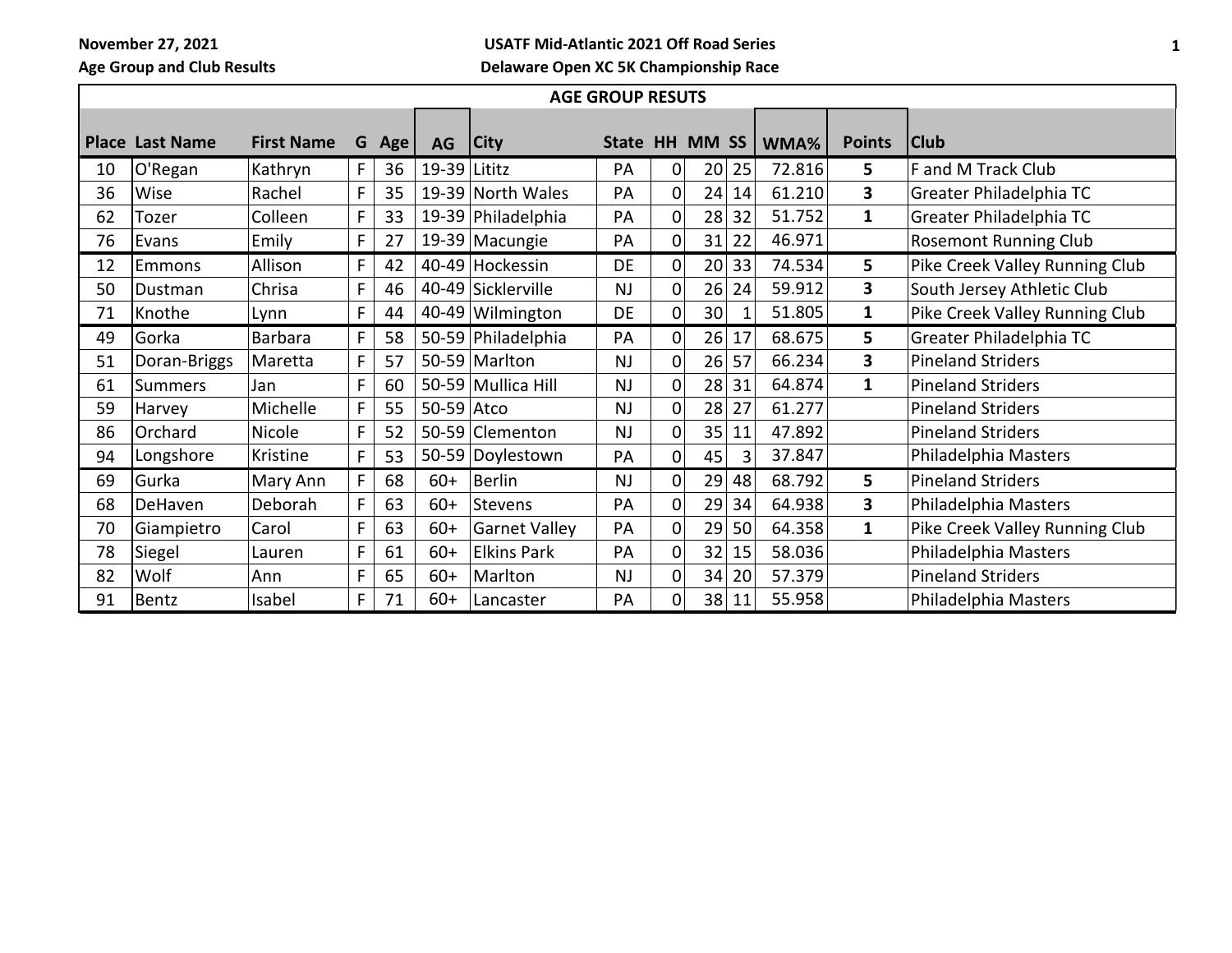|    | <b>Place Last Name</b> | <b>First Name</b> | G | Age | AG    | <b>City</b>         | <b>State</b> |                | HH MM SS |    | WMA%   | <b>Points</b> | <b>Club</b>                    |
|----|------------------------|-------------------|---|-----|-------|---------------------|--------------|----------------|----------|----|--------|---------------|--------------------------------|
| 1  | Gibson                 | Gavin             | M | 24  |       | 19-39 Newark        | <b>DE</b>    | 0              | 17       | 49 | 72.123 | 5             | Philadelphia Runner Track Club |
| 21 | Waniak                 | Stephen           | M | 34  |       | 19-39 Mount Laurel  | <b>NJ</b>    | 0              | 22       |    | 58.970 | 3             | <b>Pineland Striders</b>       |
| 5  | DiGennaro              | Mike              | M | 43  |       | 40-49 Wilmington    | DE           | $\Omega$       | 18       | 44 | 73.843 | 5             | Pike Creek Valley Running Club |
| 28 | Templin                | <b>Steve</b>      | M | 48  |       | $40-49$ Muncy       | PA           | 0              | 22       | 53 | 62.855 | 3             | <b>Rosemont Running Club</b>   |
| 6  | Harte                  | Tim               | M | 53  |       | 50-59 Coatesville   | PA           | $\overline{0}$ | 18       | 51 | 79.399 | 5             | Greater Philadelphia TC        |
| 20 | Wiechecki              | David             | M | 59  |       | 50-59 Wilmington    | DE           | 0              | 21       | 59 | 71.569 | 3             | Pike Creek Valley Running Club |
| 27 | Hatch                  | Stanley           | M | 60  |       | 50-59 Flourtown     | PA           | $\Omega$       | 22       | 44 | 69.795 | $\mathbf{1}$  | Greater Philadelphia TC        |
| 13 | Cutrona                | Matthew           | M | 51  |       | 50-59 Wilmington    | <b>DE</b>    | 0              | 21       | 20 | 69.063 |               |                                |
| 41 | Donnelly               | Mick              | M | 52  |       | 50-59 Wilmington    | DE           | 0              | 25       | 10 | 59.007 |               | Philadelphia Masters           |
| 92 | Agliano                | Stephen           | M | 58  |       | 50-59 Marlton       | <b>NJ</b>    | 0              | 38       | 17 | 40.749 |               | <b>Pineland Striders</b>       |
| 95 | Isaac                  | Paul              | M | 58  |       | 50-59 Folcroft      | PA           | 0              | 45       | 4  | 34.615 |               | Philadelphia Masters           |
| 19 | <b>Shields</b>         | Charles           | M | 62  | $60+$ | Abington            | PA           | $\overline{0}$ | 21       | 48 | 74.083 | 5             | Greater Philadelphia TC        |
| 18 | Weber                  | <b>Bruce</b>      | M | 60  | $60+$ | Wilmington          | <b>DE</b>    | 0              | 21       | 42 | 73.118 | 3             | Greater Philadelphia TC        |
| 35 | Mason                  | Robert            | M | 66  | $60+$ | Wilmington          | <b>DE</b>    | $\Omega$       | 24       |    | 69.626 | $\mathbf{1}$  | Pike Creek Valley Running Club |
| 34 | Rose                   | William           | M | 62  | $60+$ | Hockessin           | <b>DE</b>    | 0              | 23       | 58 | 67.385 |               | Pike Creek Valley Running Club |
| 45 | Stenzel                | Robert            | M | 65  | $60+$ | Cherry Hill         | <b>NJ</b>    | $\Omega$       | 25       | 43 | 64.485 |               | <b>Pineland Striders</b>       |
| 46 | Smith                  | Duncan            | M | 63  | $60+$ | Cockeysville        | <b>MD</b>    | 0              | 25       | 44 | 63.342 |               | Greater Philadelphia TC        |
| 52 | Good                   | Patrick           | M | 64  | $60+$ | <b>West Chester</b> | PA           | $\overline{0}$ | 27       | 6  | 60.640 |               | Philadelphia Masters           |
| 53 | Dombrosky              | Craig             | M | 62  | $60+$ | Berlin              | <b>NJ</b>    | 0              | 27       | 22 | 59.013 |               | <b>Pineland Striders</b>       |
| 73 | Wise                   | <b>Thomas</b>     | M | 70  | $60+$ | North Wales         | PA           | $\Omega$       | 30       | 49 | 56.571 |               | Greater Philadelphia TC        |
| 93 | Makurath               | Paul              | M | 76  | $60+$ | Harrisburg          | PA           | 0              | 39       | 33 | 48.251 |               | <b>Rosemont Running Club</b>   |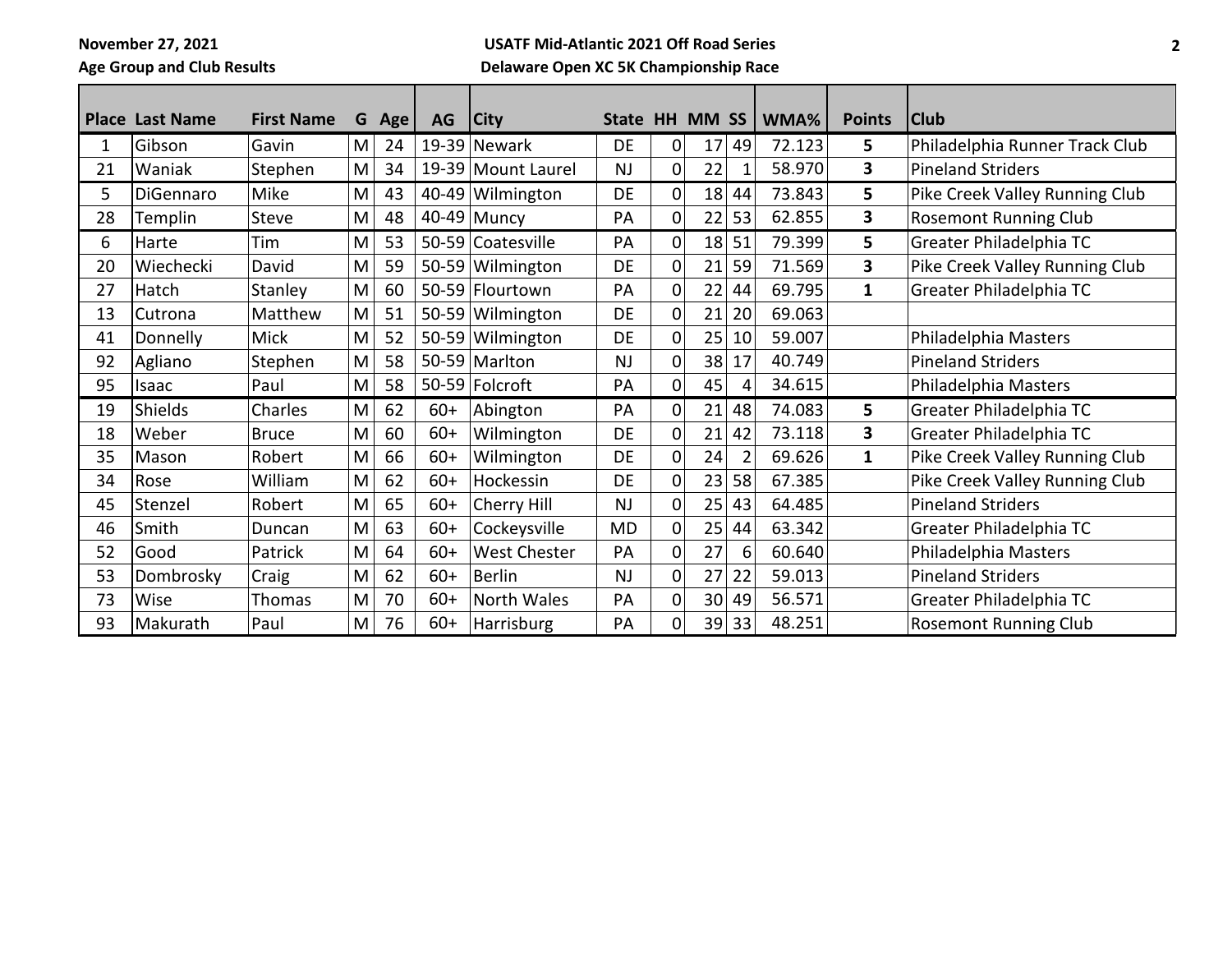| <b>CLUB RESULTS</b> |                        |                   |   |     |              |                      |                       |             |    |                |        |         |                                |
|---------------------|------------------------|-------------------|---|-----|--------------|----------------------|-----------------------|-------------|----|----------------|--------|---------|--------------------------------|
|                     | <b>Place Last Name</b> | <b>First Name</b> | G | Age | <b>AG</b>    | <b>City</b>          | <b>State HH MM SS</b> |             |    |                | WMA%   | Pts     | <b>Club</b>                    |
|                     | 10 O'Regan             | Kathryn           | F | 36  | 19-39 Lititz |                      | PA                    | 0           | 20 | 25             | 72.816 | 72.816  | F and M Track Club             |
|                     | 6 Harte                | Tim               | M | 53  |              | 50-59 Coatesville    | PA                    | 0           | 18 | 51             | 79.399 |         | Greater Philadelphia TC        |
|                     | 19 Shields             | Charles           | M | 62  | $60+$        | Abington             | PA                    | 0           | 21 | 48             | 74.083 |         | Greater Philadelphia TC        |
|                     | 18 Weber               | <b>Bruce</b>      | M | 60  | $60+$        | Wilmington           | <b>DE</b>             | $\mathbf 0$ | 21 | 42             | 73.118 |         | Greater Philadelphia TC        |
|                     | $27$ Hatch             | Stanley           | M | 60  |              | 50-59 Flourtown      | PA                    | 0           | 22 | 44             | 69.795 |         | Greater Philadelphia TC        |
|                     | 49 Gorka               | <b>Barbara</b>    | F | 58  |              | 50-59 Philadelphia   | PA                    | 0           | 26 | 17             | 68.675 | 365.069 | Greater Philadelphia TC        |
|                     | 46 Smith               | Duncan            | M | 63  | $60+$        | Cockeysville         | <b>MD</b>             | 0           | 25 | 44             | 63.342 |         | Greater Philadelphia TC        |
|                     | 36 Wise                | Rachel            | F | 35  |              | 19-39 North Wales    | PA                    | 0           | 24 | 14             | 61.210 |         | Greater Philadelphia TC        |
|                     | 73 Wise                | Thomas            | M | 70  | $60+$        | <b>North Wales</b>   | PA                    | 0           | 30 | 49             | 56.571 |         | Greater Philadelphia TC        |
|                     | 62 Tozer               | Colleen           | F | 33  |              | 19-39 Philadelphia   | PA                    | 0           | 28 | 32             | 51.752 |         | Greater Philadelphia TC        |
|                     | 68 DeHaven             | Deborah           | F | 63  | $60+$        | <b>Stevens</b>       | PA                    | 0           | 29 | 34             | 64.938 |         | Philadelphia Masters           |
|                     | 52 Good                | Patrick           | M | 64  | $60+$        | <b>West Chester</b>  | PA                    | 0           | 27 | 6              | 60.640 |         | Philadelphia Masters           |
|                     | 41 Donnelly            | Mick              | M | 52  |              | 50-59 Wilmington     | DE                    | 0           | 25 | 10             | 59.007 |         | Philadelphia Masters           |
|                     | 78 Siegel              | Lauren            | F | 61  | $60+$        | <b>Elkins Park</b>   | PA                    | 0           | 32 | 15             | 58.036 |         | Philadelphia Masters           |
|                     | 91 Bentz               | Isabel            | F | 71  | $60+$        | Lancaster            | PA                    | $\mathbf 0$ | 38 | 11             | 55.958 | 298.578 | Philadelphia Masters           |
|                     | 94 Longshore           | Kristine          | F | 53  |              | 50-59 Doylestown     | PA                    | 0           | 45 | 3              | 37.847 |         | Philadelphia Masters           |
|                     | 95 Isaac               | Paul              | M | 58  |              | 50-59 Folcroft       | PA                    | 0           | 45 | 4              | 34.615 |         | Philadelphia Masters           |
|                     | 1 Gibson               | Gavin             | M | 24  |              | 19-39 Newark         | DE                    | 0           | 17 | 49             | 72.123 | 72.123  | Philadelphia Runner Track Club |
|                     | 12 Emmons              | Allison           | F | 42  |              | 40-49 Hockessin      | <b>DE</b>             | 0           | 20 | 33             | 74.534 |         | Pike Creek Valley Running Club |
|                     | 5 DiGennaro            | Mike              | M | 43  |              | 40-49 Wilmington     | DE                    | 0           | 18 | 44             | 73.843 |         | Pike Creek Valley Running Club |
|                     | 20 Wiechecki           | David             | M | 59  |              | 50-59 Wilmington     | DE                    | 0           | 21 | 59             | 71.569 |         | Pike Creek Valley Running Club |
|                     | 35 Mason               | Robert            | M | 66  | $60+$        | Wilmington           | DE                    | 0           | 24 | $\overline{2}$ | 69.626 |         | Pike Creek Valley Running Club |
|                     | 34 Rose                | William           | M | 62  | $60+$        | Hockessin            | DE                    | 0           | 23 | 58             | 67.385 | 356.957 | Pike Creek Valley Running Club |
|                     | 70 Giampietro          | Carol             | F | 63  | $60+$        | <b>Garnet Valley</b> | PA                    | 0           | 29 | 50             | 64.358 |         | Pike Creek Valley Running Club |
|                     | 71 Knothe              | Lynn              | F | 44  |              | 40-49 Wilmington     | <b>DE</b>             | 0           | 30 | -1             | 51.805 |         | Pike Creek Valley Running Club |